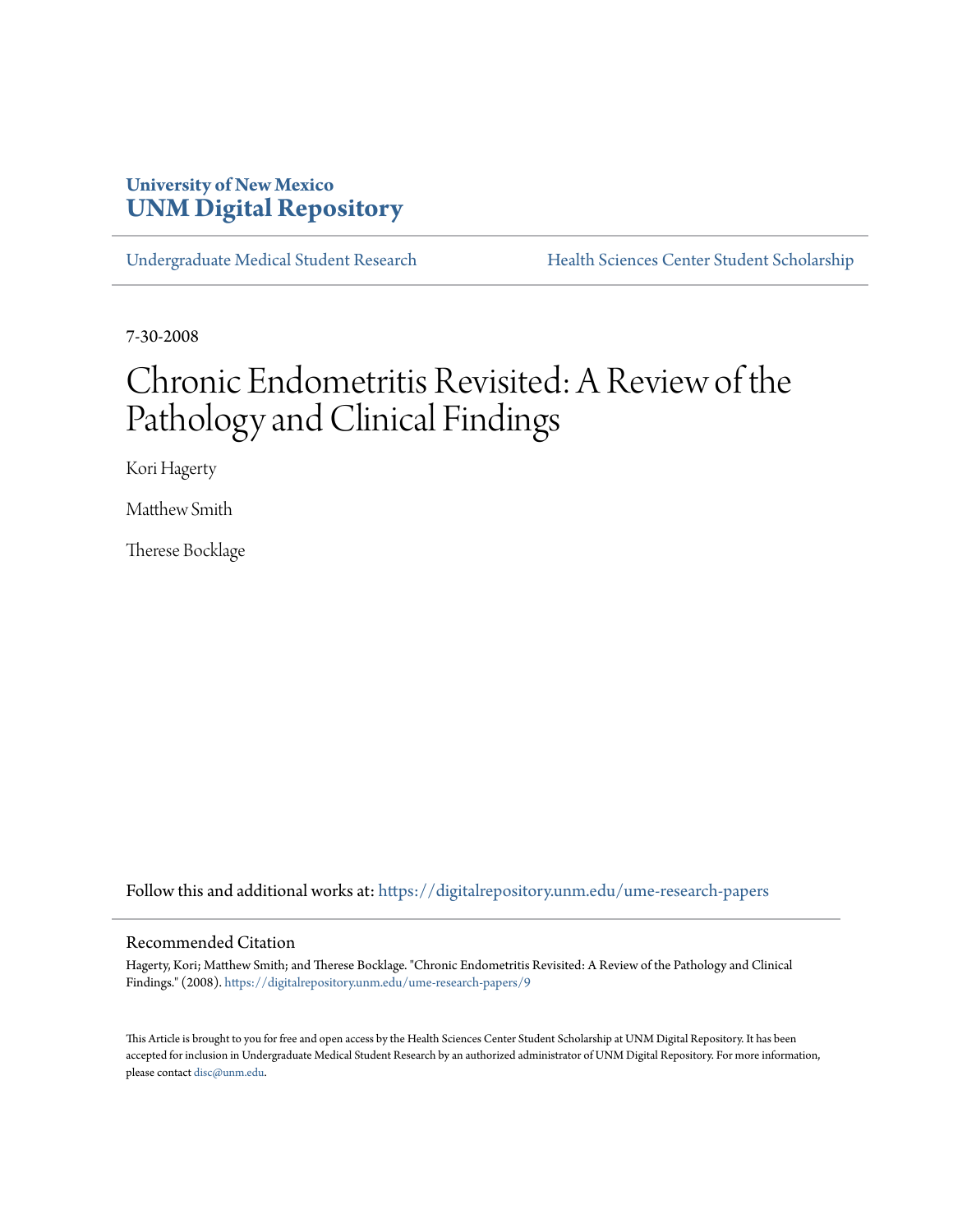Chronic Endometritis Revisited: A Review of the Pathology and Clinical Findings

Primary Author: Kori Hagerty, Medical Student, University of New Mexico School of Medicine,

Co-Author: Matthew Smith, Medical Student, University of New Mexico School of Medicine

Primary Investigator: Therese Bocklage, M.D., Dept of Pathology, Division of Anatomic Pathology, University of New Mexico Hospital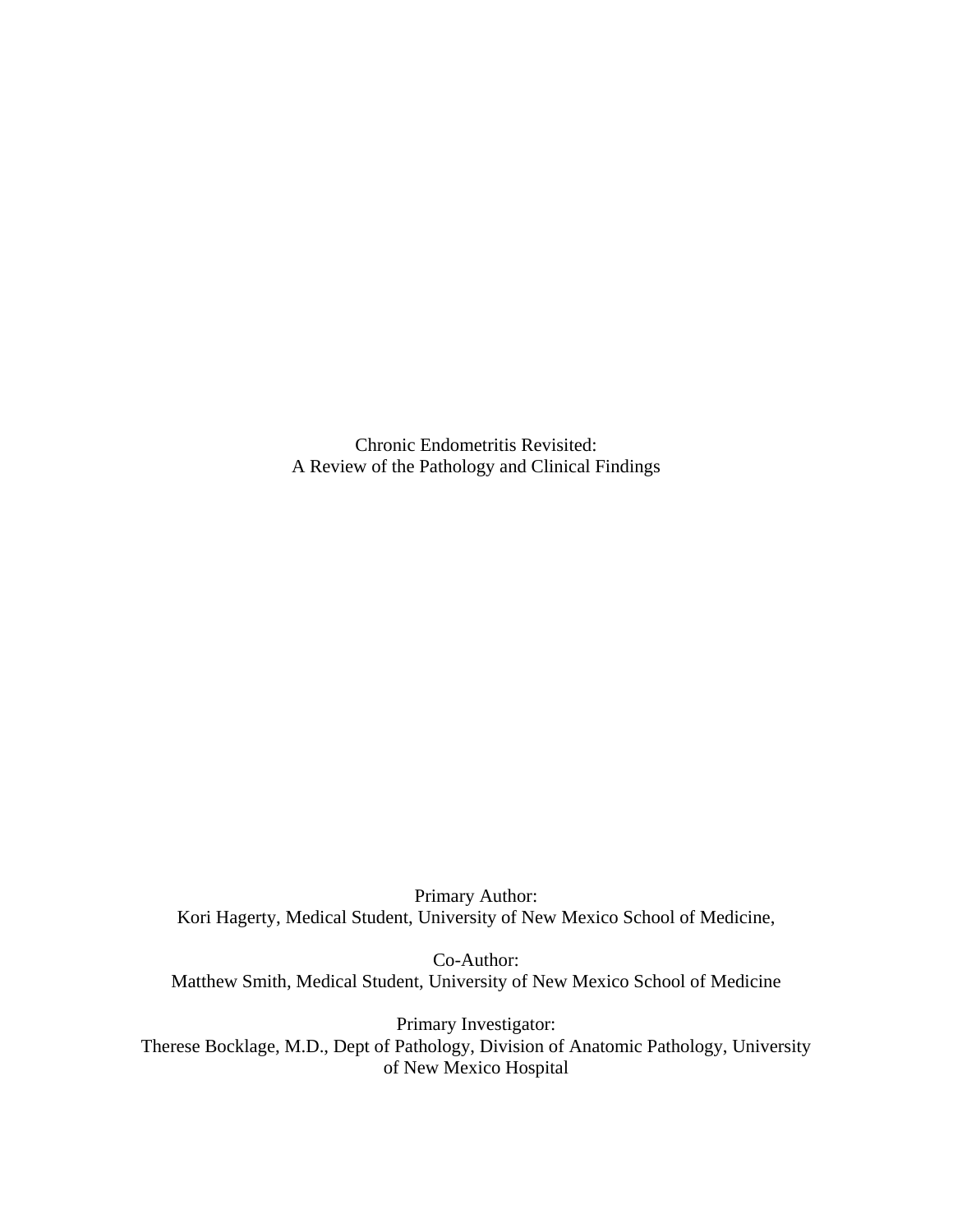#### **Abstract**

**Background**: Chronic endometritis is a histopathologic diagnosis characterized by endometrial inflammation rich in plasma cells. Through examination of this disease, we hope to further elucidate the meaning of its diagnosis and whether or not it should be more carefully considered when examining specimens.

**Methods**: A retrospective chart and slide review was conducted that focused on the collection of clinical data and the examination and description of previous tissue samples from endometrial biopsies. A total of 94 chronic endometritis cases and 99 controls were identified. All statistical analyses were conducted using SAS version 9.1.

**Results**: Women with chronic endometritis were more likely to be within 41-50 year of age (39/95, 41.1%), with 65.3% of cases in the 31-40 and 41-50 age categories (23/95, 39/95). They were also more likely to be perimenopausal (42/92, P-value 0.0015) and multiparous (79.1%, P-value 0.1358). Additionally, hormone use was found to be significantly associated with endometritis (P-value 0.0299). No specific symptoms were found to correlate with chronic endometritis. Our study confirmed that the presence of lymphocytes (P-value <0.0001), neutrophils (P-value 0.0029), and macrophages (P-value 0.0048) are associated with endometritis along with epithelial change/metaplasia (P-value 0.0595).

**Discussion**: Our study has helped to better understand the demographics of endometritis and its clinical presentation; but as always, more studies are needed to further elucidate the implications of this disease for women.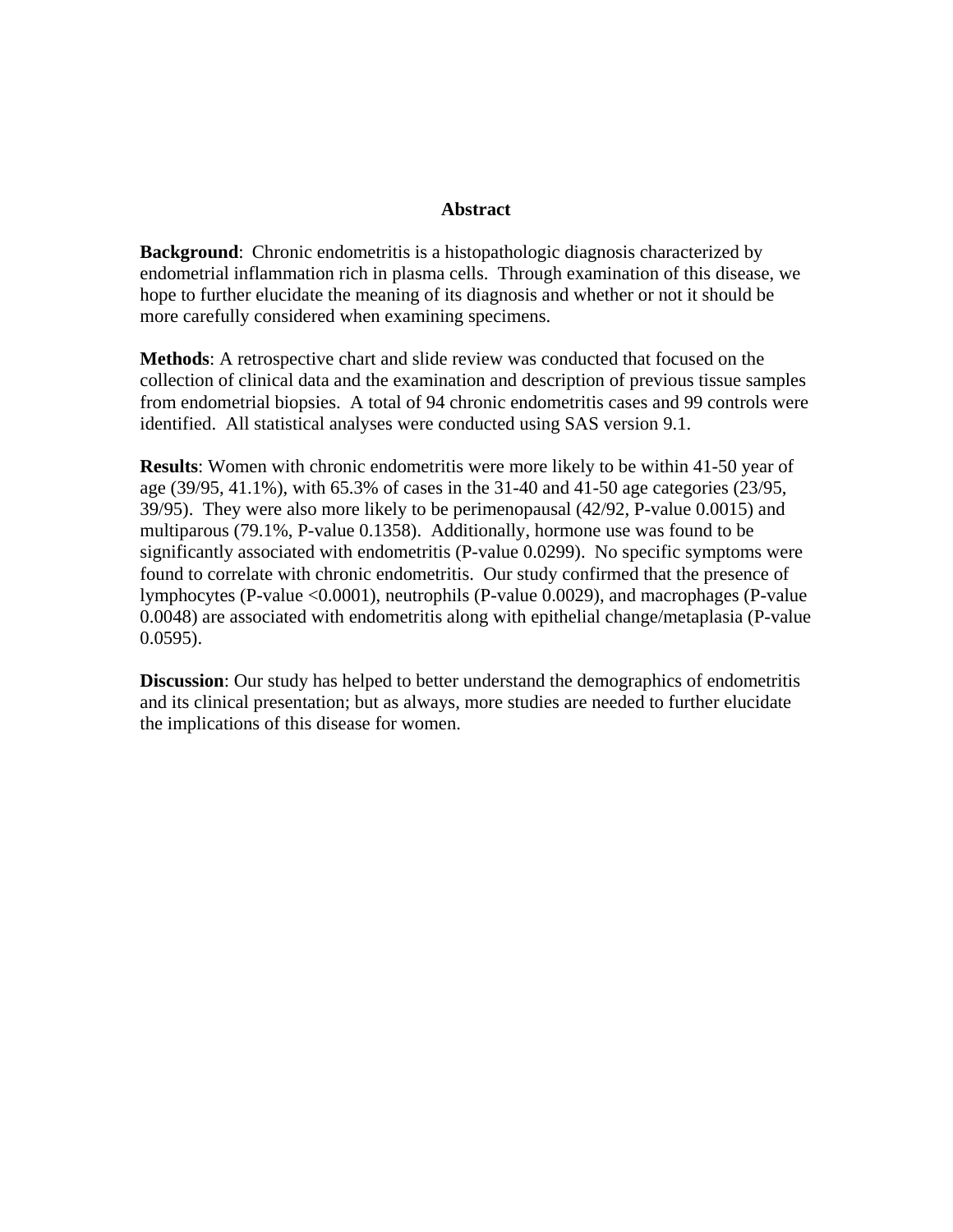#### **Introduction**

Chronic endometritis is a histopathologic diagnosis characterized by endometrial inflammation rich in lymphocytic cell infiltrates. While the diagnostic criteria for chronic endometritis remains controversial, it is generally agreed upon that the presence of plasma cells within the substance of the stroma is the most useful criteria for diagnosis (1, 2, 3, 4, 5). While this is true, a variety of different features can alert the pathologist to the possible presence of chronic endometritis. Disturbances in normal growth and maturation (focal ares that are out of cycle with other areas), superfical mucosal stromal edema, stromal breakdown, and characteristic spindle cell alteration of the stroma, especially around glands, are all other morphological features that can be seen with chronic endometritis  $(2, 3, 4, 5, 6, 7)$ .

Plasma cell identification can often be difficult and problematic in the diagnosis of chronic endometritis. Because stromal cells often resemble plasma cells, and vice versa, it has been documented that plasma cells can be unreliable in diagnosising chronic endometritis (3, 5). Because of this, ancillary studies may aid in establishing the diagnosis. Syndecan-1 (CD138) is just such a study. It is a cell surface marker that is expressed on plasma cells, and through immunohistochemical means, it has proven to be an effective adjunct in the identification of plasma cells and the diagnosis of chronic endometritis (2, 5).

In addition to plasma cells, the presence and location of lymphocytes may aid in the diagnosis. Lymphocytes are considered a normal component of endometrial stroma (3, 5, 8). Leukocytes generally account for 10% of stromal cells in normal proliferative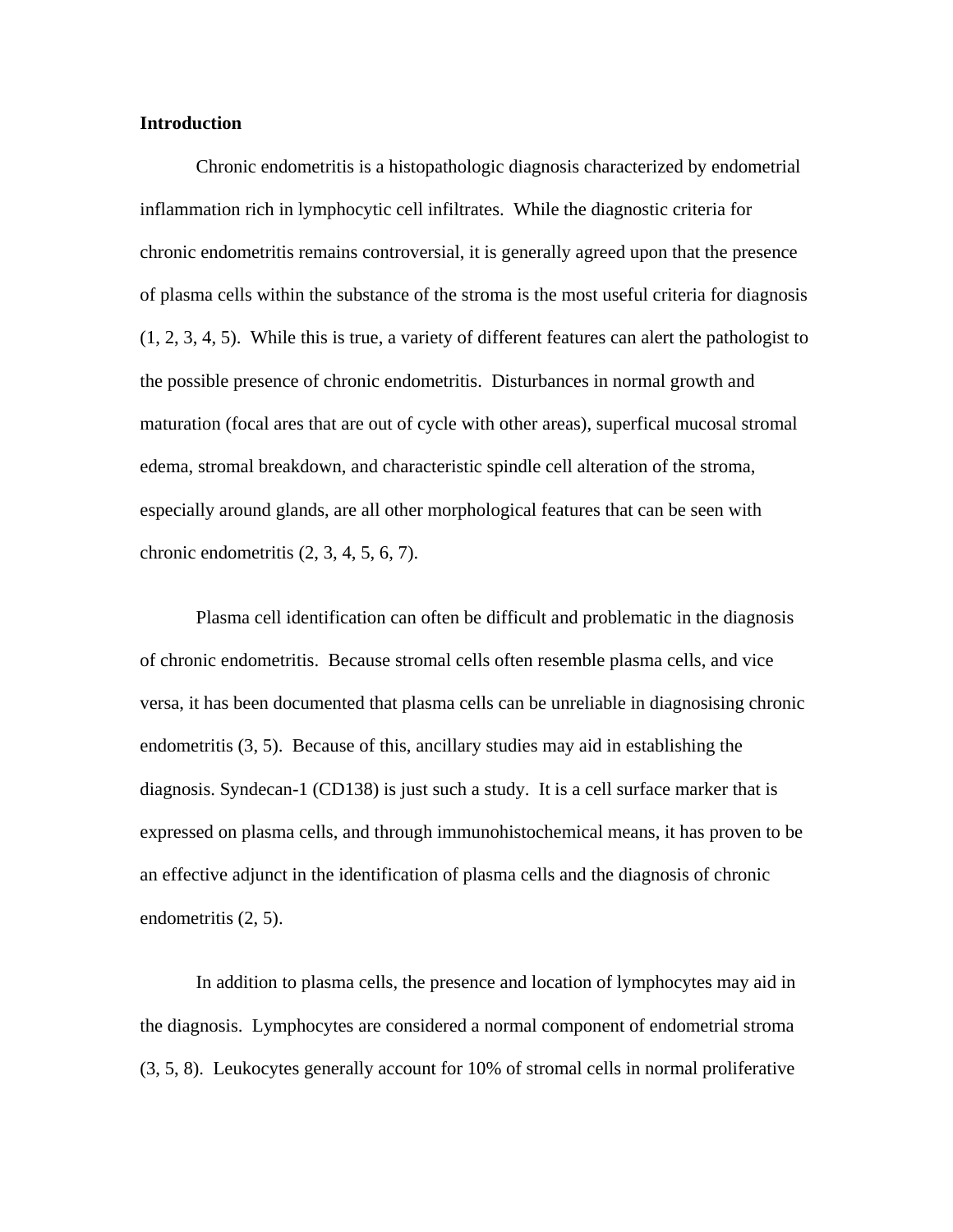and early secretory phases. These number increase to well over 20% in the mid and late secretory phase (3). The most predominate lymphocytes include T lymphocytes, macrophages, and natural killer cells (3, 5). These cells are generally found within the stratum basalis where they form lymphoid aggregates, in the stratum functionalis where they are scattered singly and in small aggregates around glands and blood vessel, and lastly in an intraepithelial position and within glandular lumina (3). B lymphocytes are a rare cell to be found in the endometrium (3, 5). They account for fewer than 1% of all endometrial leukocytes and are found as lymphoid aggregates in the stratum basalis as well as scattered individually throughout the superficial stratum functionalis  $(3, 5)$ .

While endometritis can be an incidential finding on endometrial biopsy, it has also been associated with a number of entities. There has been a relationshiop noted between gonorrhea, Chlamydia, bacterial vaginosis, and mycoplasma. Furthermore, in some cases, chronic endometritis has been suggested to be a low-grade form of pelvic inflammatory disease (4, 6, 7, 9, 10, 11, 12). In others, infection does not seem to play a role. It has been variably observed with inflammation associated with structural abnormalities (polyps, submucosal leiomyomata, prolapse). It is also often found in postpartum and post-abortal endometria (6).

From the above, it is evident that a variety of studies have addressed different aspects of chronic endometritis. Current knowledge is based on studies investigating the etiology (gonorrhea, Chlamydia, bacterial vaginosis, or idiopathic infections), correlations with pelvic inflammatory disease, and whether or not these are different stages of the same disease or separate entities. Additionally, further investigations have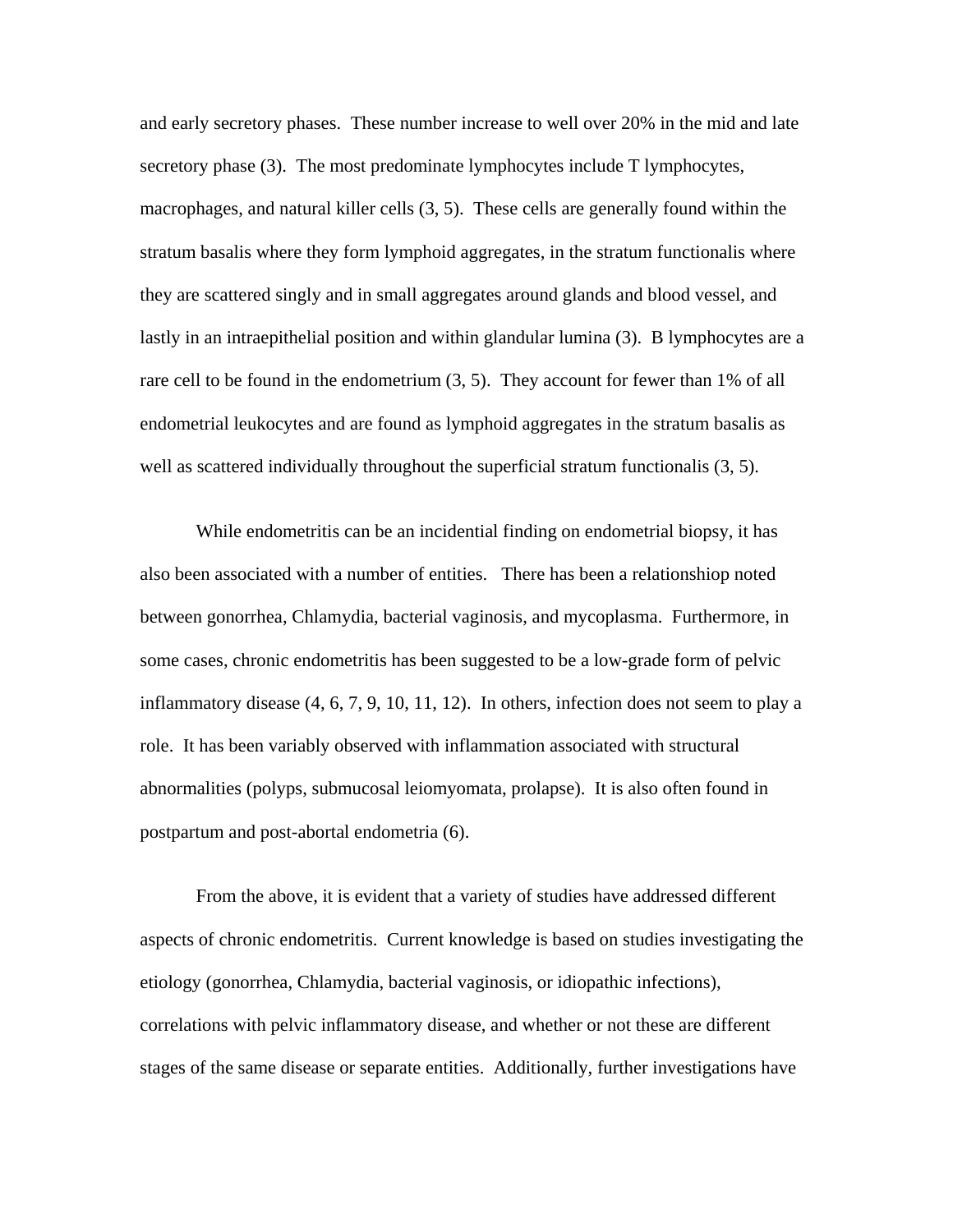revealed the utility and effectiveness of treatments for chronic endometritis and attempted to clarify the pathologic features, epidemiology, and correlation with clinical findings.

Unfortunately, many of the studies examining the pathology of endometritis have either focused solely on the histopathology or used very small cohorts when trying to correlate histopathology with clinical findings. In addition, the epidemiology of endometritis is unclear and currently thought to have no specific predilections in almost all demographic categories. Moreover, there is little in the way of recent updates of the epidemiology of this condition. Current knowledge is fairly well developed in the presentation, common clinical signs and symptoms, and histopathology independently, but crucial data incorporating all of these aspects is lacking.

The meaning and correlations of diseases related to chronic endometritis have been only loosely examined and there is currently no clear and large sample that combines both the histopathology and clinical findings in a statistically significant and clear manner. In addition, the finding of chronic endometritis in both the Hispanic and Native American populations has not been represented. Using an expanded population with a tight linkage between clinical and specific pathologic features will develop a better understanding of multiple facets of the disease including incidence, prevalence, and outcome. We hypothesis that thorough examination of chronic endometritis, its associated histopathologic findings, and clinical history will help to further elucidate the meaning of this diagnosis and whether or not there it should be more carefully considered when examining specimens.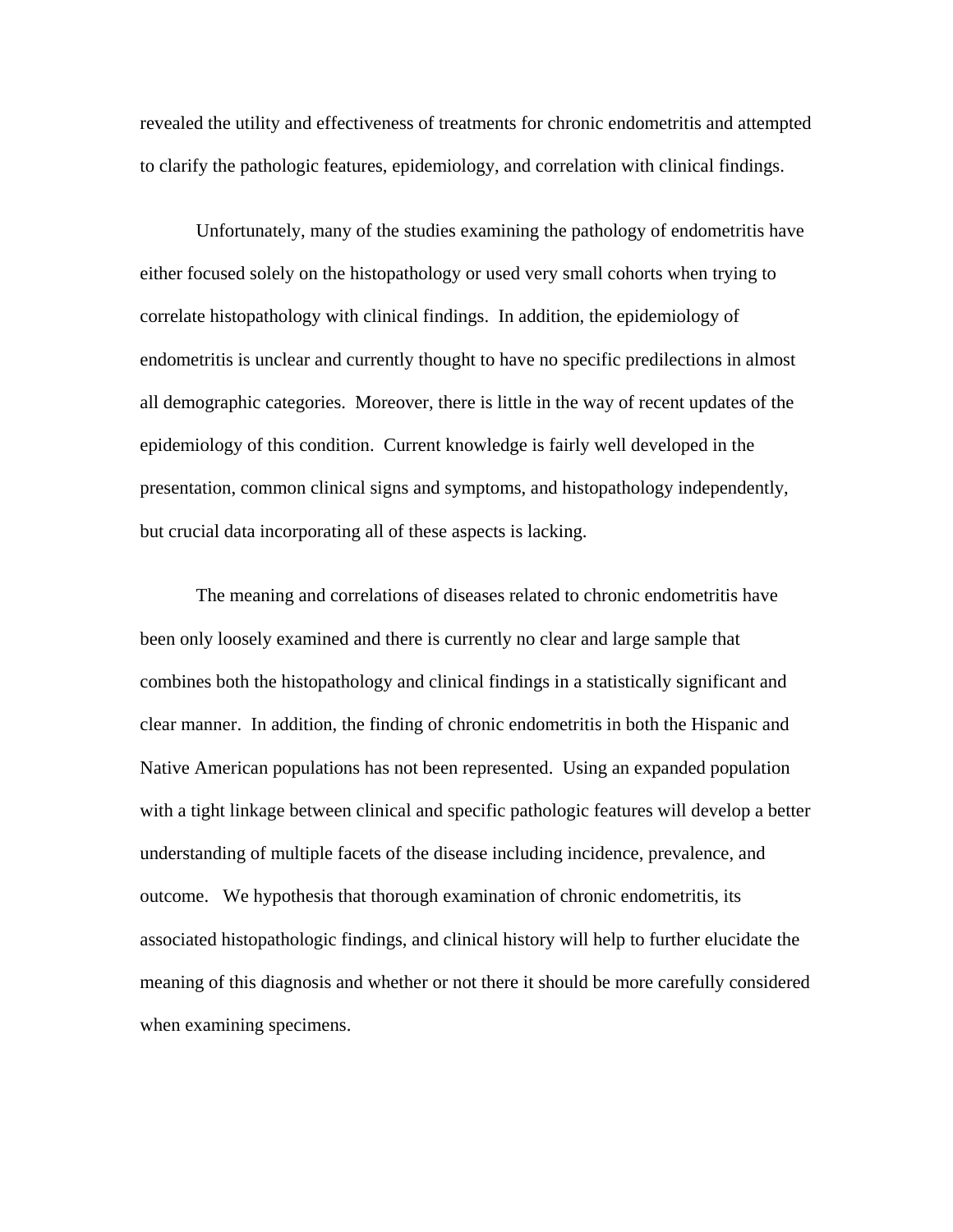The aims of the study include: updating current information about the epidemiology, clinical presentation and outcome of patients with chronic endometritis, expanding on and/or confirming the currently agreed upon histopathologic findings of chronic endometritis, and correlating the clinical and histopathologic findings in a more diverse patient population than has been previously reported.

#### **Methods**

With permission from our institutional review board, we undertook a retrospective chart and slide review that focused on the collection of clinical data and the examination and description of previous tissue samples. A total of 194 cases were identified. Ninety-five women with a diagnosis of chronic endometritis and 99 women of similar age and menstrual status were identified. This was accomplished by searching Power Path®, our pathology electronic database, for previous endometrial biopsies from 2004 to 2007 at The University of New Mexico Hospital and associated clinics, for cases of chronic endometritis in women and women with endometrial biopsies without the diagnosis of chronic endometritis. The diagnosis of chronic endometritis was based on standard criteria available at the time of diagnosis.Cases that were identified as having missing clinical data or scant tissue on endometrial biopsies were included in an effort to preserve random sampling. Cases were excluded if the endometrial samples were not clear biopsies, were part of large resections due to carcinoma, or were not clear cases of endometritis. Once the patients and biopsies were identified unique identifiers were assigned to each case. Subsequently, one investigator undertook a chart review of Power Chart, our electronic medical record system. A variety of information was collected including: demographics and clinical features of endometritis.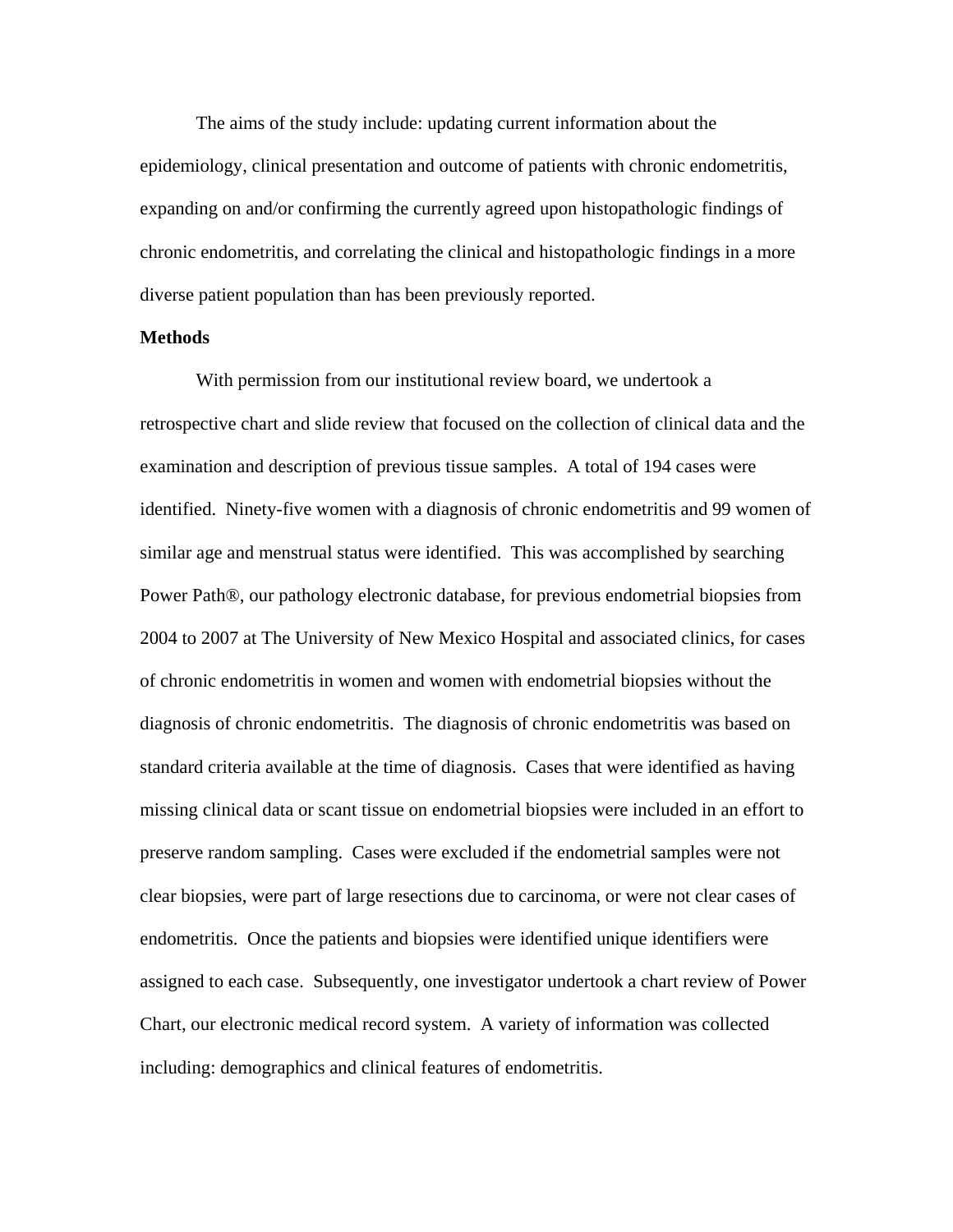At the same time, a separate additional investigator collected and examined previously prepared and stored hematoxylin and eosin stained tissue slides from the cases. A number of defined histologic parameters were evaluated for including variables such as cell types, degrees of inflammation, and presence of various types of metaplasia. Lastly, the data was combined in a spreadsheet including the clinical characteristics and analyzed for any relationships or significant findings.

All statistical analyses were conducted using SAS version 9.1. Chi-square tests were used in the analysis of dichotomous or categorical variables. When expected cell frequencies were <5, the Fisher exact test was used.

#### **Results**

The mean age of all patients was 46 with a range from 21-86 years of age (Table 1).In terms of ethnicity, the majority (42%) of patients were Hispanic, followed by Whites (26%) and others. Native American (7%), Asians (3%), and African Americans (1%) were represented in much smaller numbers (Table 2). Premenopausal women represented the largest number of individuals (43%) in the overall sample (Table 3). In addition, 79.8% of the women in our study had been pregnant >1 time. Lastly, out of the entire study population, 24.1% women were using some form of hormones (oral contraceptive pills, hormone replacement therapy, etc) at the time of biopsy. (Table 4).

 When considering age, a preponderance of endometritis cases occurred in the 41- 50 age category (39/95, 41.1%), with 65.3% of cases in the 31-40 and 41-50 age categories (23/95, 39/95), a handful of cases fell in the 21-30 and 51-60 age categories (13/95, 12/95), and few in the 71-80 and 81-90 categories (2/95, 2/95). (Table 1).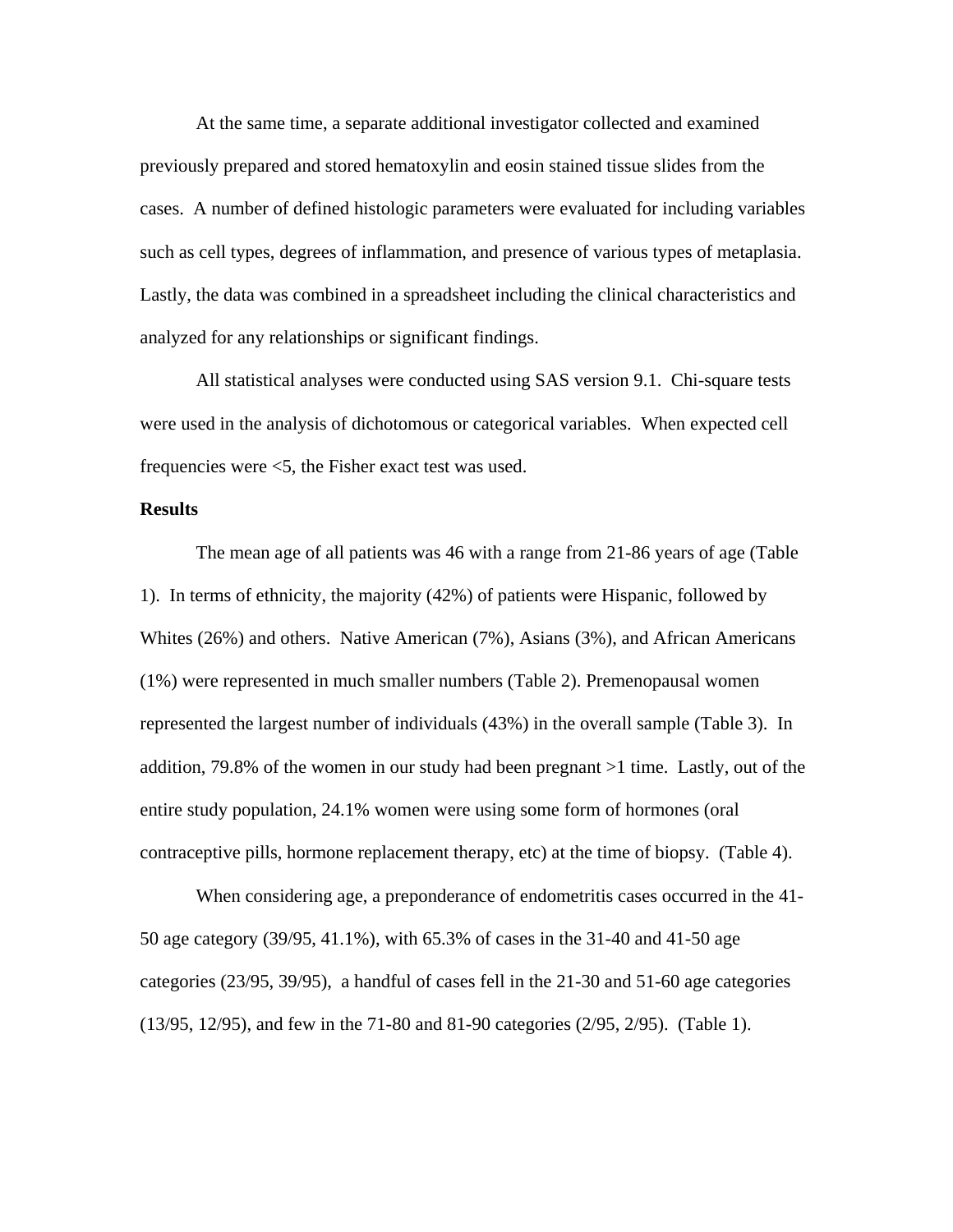Given our sample population, endometritis was very prevalent in the Hispanic population. Forty-two percent of endometritis cases were in patients of Hispanic ethnicity (40/95), followed by 26.3% of Whites (25/95), 20% others (19/95), 7.4% Native Americans (7/95), 3.2% Asians (3/95), and 1.1% African American (1/95) (Table 2). Despite these findings, no ethnic category was significantly associated with endometritis (P-value 0.3665).

 As mentioned above, the bulk of both cases and controls fell within the premenopausal category (82/191; missing data for 3 cases). Interestingly though, the greater part of the endometritis cases were found within the perimenopausal group. There were a total of 42/92 cases considered to be perimenopausal compared to 21/99 controls (45.7% versus 21.2%; P-value 0.0015). (Table 3).

 When examining parity and hormone use, an increased number of pregnancies and hormone use were both associated with the occurrence of chronic endometritis, although hormone use was the only statistically significant value. Multiparous women were more likely to have the diagnosis of endometritis then their nulliparous and primiparous counter parts (79.1% versus 4.4% and 16.5; missing data for 4 cases; P-value 0.1358). When this data is compared to the controls, 80.5% were mutiparous, 9.2% primiparous, and 10.3% nulliparous (missing data for 12 controls)**.** Additionally, 31.1% of the endometritis cases were using some form of hormonal contraception at the time of biopsy, compared to 17.5% of the controls (missing data for 5 cases; P-value 0.0299) (Table 4).

Data on symptoms included intermenstrual vaginal bleeding, lower abdominal pain, dysmenorrhea, menorrhagia, and menometrorrhagia. When examining these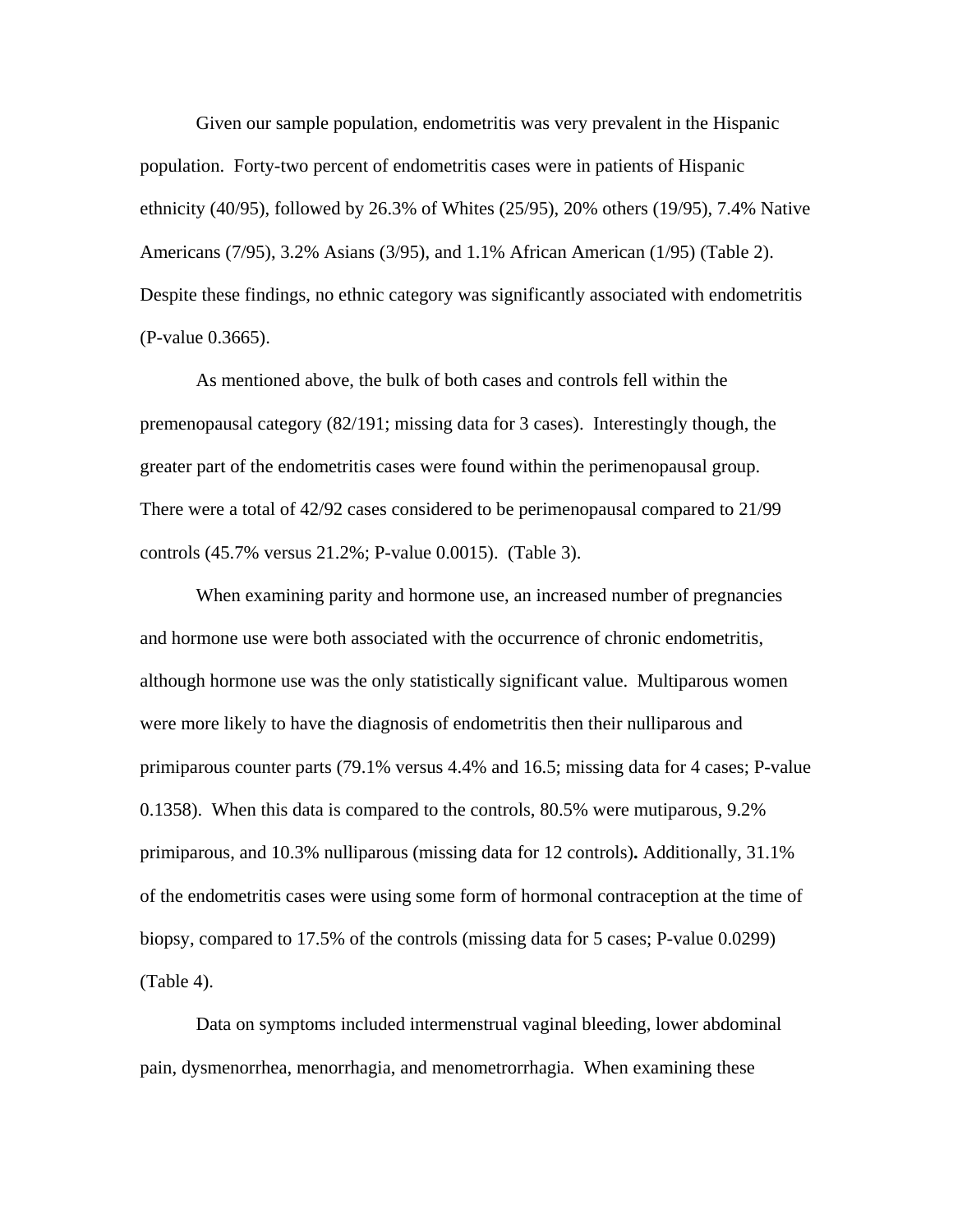symptoms individually, no single symptom was significantly linked with endometritis. Although, the diagnosis of endometritis was most closely associated with menometorrhagia, 44% of endometritis cases experienced heavy vaginal bleeding with and without their period contrasted with only 33.3% of controls (missing data for 4 cases; P-value 0.1326). Intermenstrual vaginal bleeding was the next most closely related symptom with endometritis, followed by lower abdominal pain, menorrhagia, and dysmenorrhea. Endometritis cases experienced intermenstrual vaginal bleeding 62.6% of the time, lower abdominal pain 25.3% of the time, and menorrhagia 61.5% of the time. On the other hand, 67.7% of controls experienced intermenstrual vaginal bleeding, 22.2% experienced lower abdominal pain, and 60.6% experienced menorrhagia. Surprisingly, dysmenorrhea was found to correspond with the control group more so than the cases (28.3% versus 15.4%, P-value 0.0323). (Table 5).

 Different findings were discovered when symptoms were examined in combination. The most prevalent combination of symptoms in the endometritis cases were intermenstural vaginal bleeding, menorrhagia, and menometorrhagia (21/91, data missing in 4 cases). For the controls, the most prevalent symptom was intermenstrual vaginal bleeding by itself (19/99). When symptom combinations in the cases were compared to the controls, the endometritis cases experienced no symptoms roughly twice as often as the controls (14.3% versus 8.1%). Moreover, it was three and a third times more likely for the controls to experience intermenstrual vaginal bleeding, dysmenorrhea, menorrhagia, and menometorrhagia in combination than the cases (10.1% versus 3.3%). (Table 5).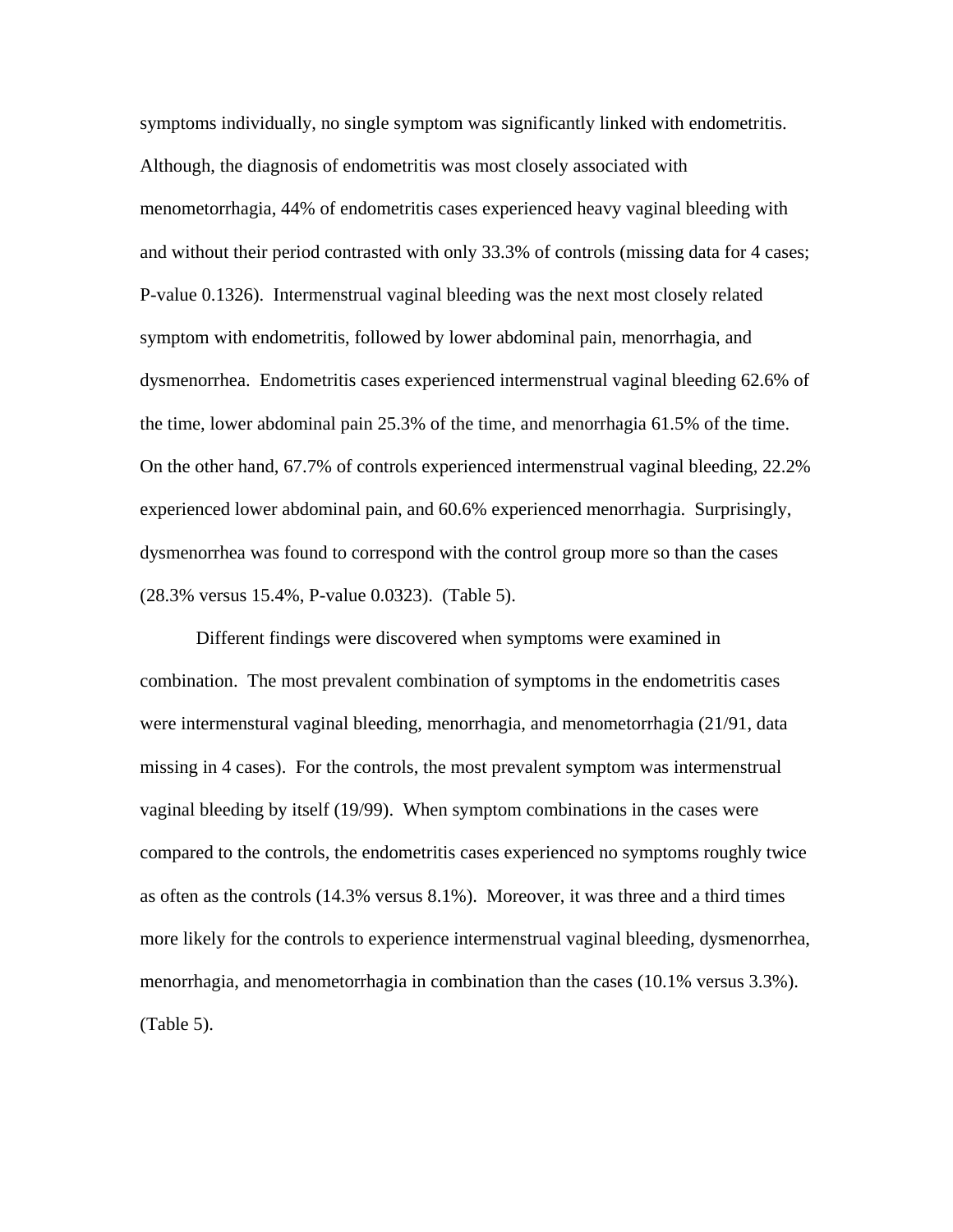Form of treatment and resolutions of symptoms were categories that were also looked at. Through the data analysis, it was discovered that resolution of symptoms were greater for those who received treatment (antibiotics or surgery) versus those who received no treatment in both cases (56/61 versus 7/12, missing data for 22 cases; P-value 0.0011) and controls (37/38 versus 24/35, missing data for 26 controls; P-value 0.0009). Likewise, surgery was far superior in terms of resolution of symptoms than antibiotics in the cases, as would be expected (8/11 versus 48/50, missing data for 22 cases). (Table 6).

There were a total of 37 control cases that were found to have normal endometrium (missing data for 20 controls). Of these 37 patients, 3 had plasma cells present. Two of these individuals had 1 plasma cell present, while one individual had 2 plasma cells present. There were 42 abnormal endometrium cases found within the control population; and of these, 12 were found to have plasma cells present. Eight of these controls had less than 5 plasma cells present, while 4 were found to have any where from 16 to 39 plasma cells within the tissue. (Table 7).

 The phase of cycle was analyzed to determine if there was a difference in this grouping when plasma cells were present and not present. When normal endometrium was examined, it was found that 63.2% had little or no plasma cells present while 36.8% were abundant in plasma cells. Compare this to 62.7% abnormal endometrium with very little or no plasma cells and 37.3% abundant plasma cells (missing data for 1 case; Pvalue 0.9684). Hence, this analysis showed there was no difference.

In terms of histology, both cases and controls were scrutinized for the presence of plasma cells within the endometrial tissue. This information was then cross linked with the duration of symptoms. It was found that the majority of endometritis cases (52.6%),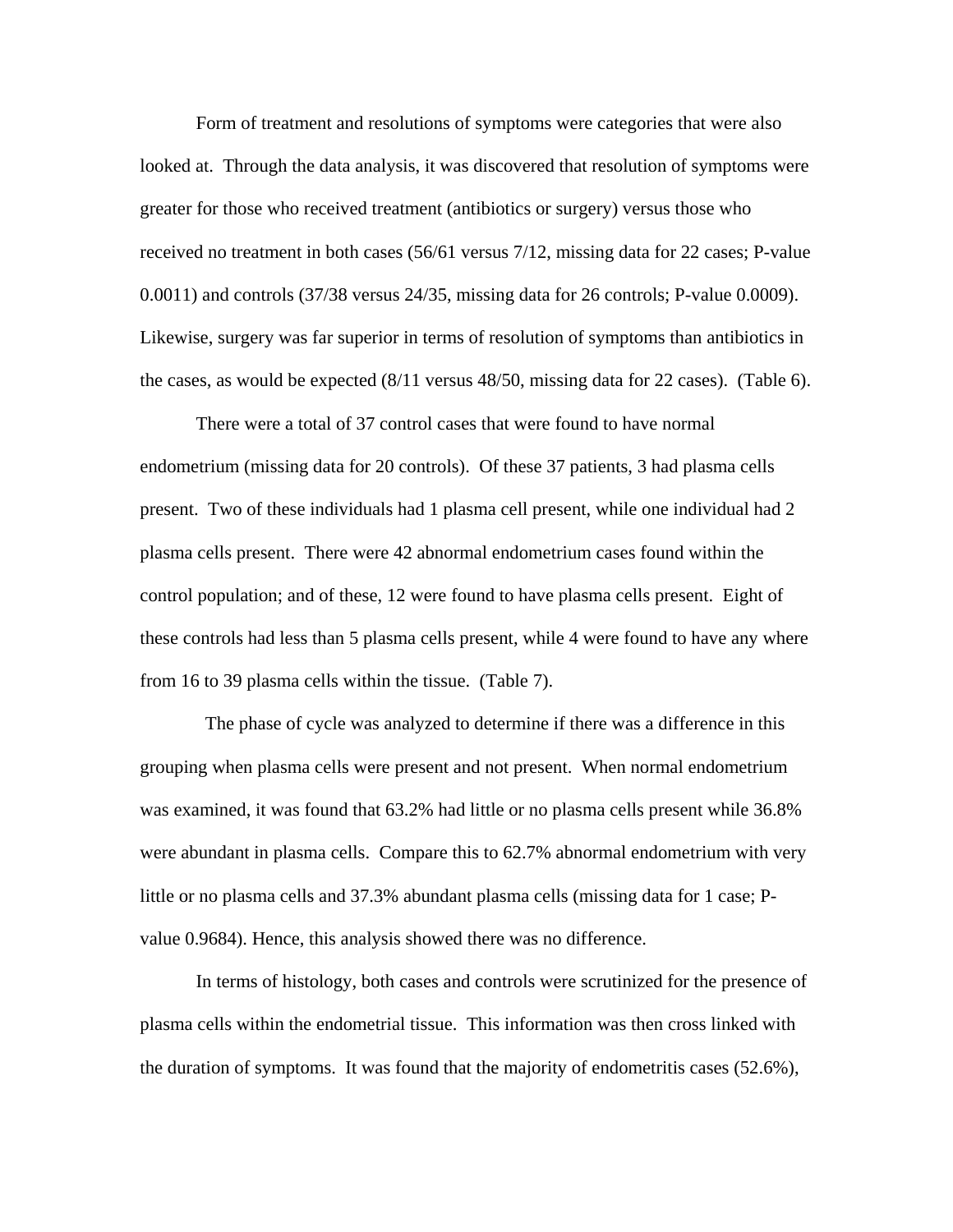had symptoms for  $\langle 1 \rangle$  year but  $>1$  month. Of these cases, 87.8% had plasma cells present in the endometrium. When only endometritis cases with identified plasma cells were examined, 53.7% of these patients experienced symptoms for <1 year but >1 month. When compared to controls, this data was not statistically significant (missing data for 17 cases; P-value 0.4086). The bulk of the control patients also experienced symptoms for  $\langle$ 1 year but  $>1$  month (56.2%); but, only 22% of these cases had plasma cells present. Also,  $64.3\%$  of the controls with identified plasma cells fell within the  $\langle 1 \rangle$  year,  $>1$  month category (missing data for 26 controls). (Table 7).

 In order to further investigate the types of immune cells found in tissue with the diagnosis of chronic endometritis, we looked at the occurrence of lymphocytes, neutrophils, macrophages, and eosinophils in the presence of plasma cells for cases and controls. Lymphocytes were the most significantly associated with plasma cells and the diagnosis of endometritis (data missing for 20 controls; P-value <0.0001). At total of 148 biopsies (84 cases, 64 controls) had identified plasma cells. The vast majority of cases had moderate to florid plasma cells throughout (62/95), whereas there were only 12 controls that were identified with large numbers of plasma cells present. Most controls (67/79) consisted of only mild or no plasma cells within the endometrium. In addition, macrophages and neutrophils were also found to coincide with the presence of plasma cells (P-value 0.0029; P-value 0.0048; data missing for 20 controls in both). Eosinophils, on the other hand, were not associated with the diagnosis of endometritis (P-value 0.1668; missing data for 20 controls). (Table 8).

 Lastly, several histological features including spindled cells, epithelial changes/metaplasia, and vasculitis within the endometrium were examined and their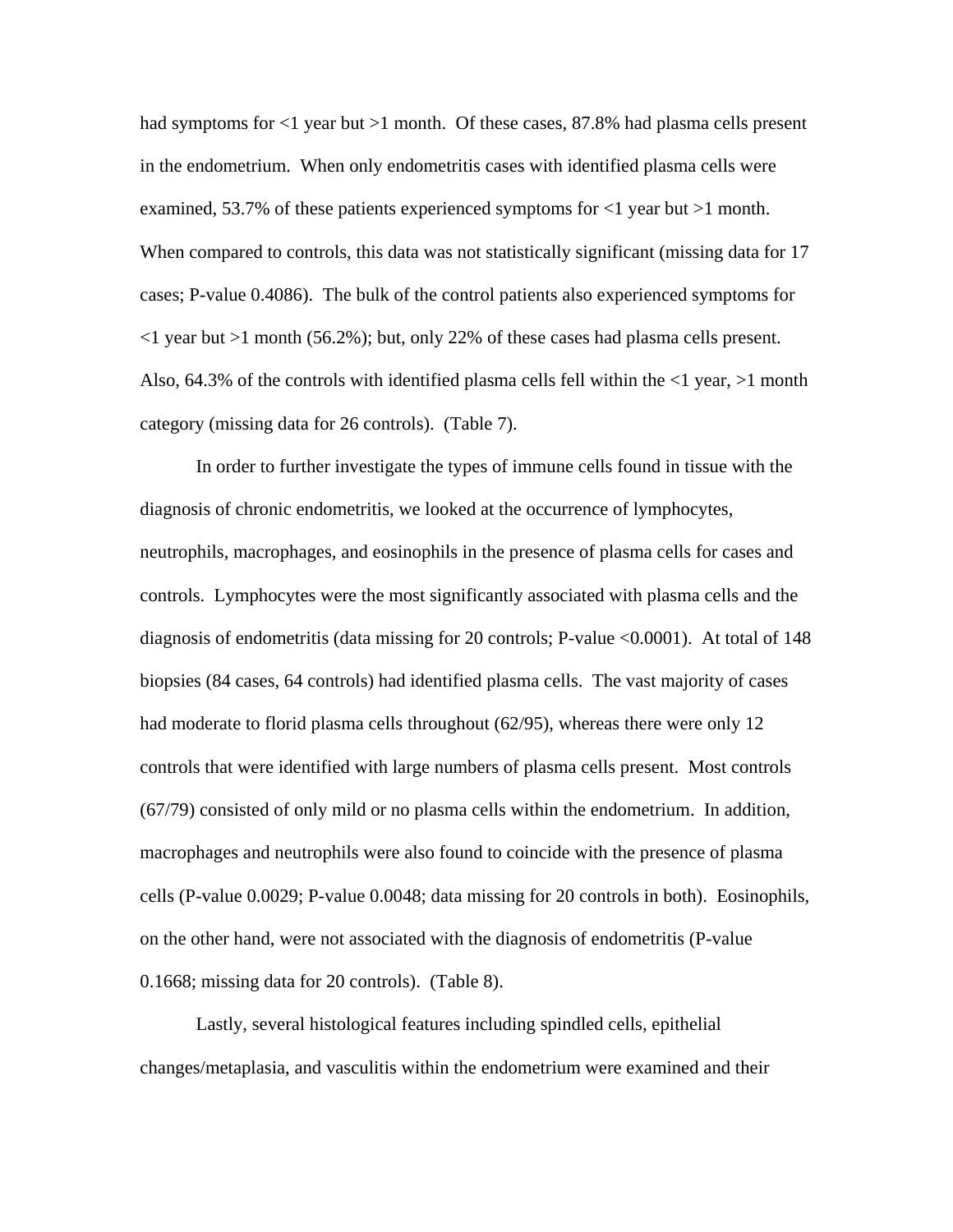occurrence with plasma cells noted. Within the cases, 50% were noted to have spindled cells. Regrettably, this finding was not significant (P-value 0.2346) in that 66.7% of the identified control also had spindled cells present. Epithelial change/metaplasia was exhibited in 49.5% of cases compared to only 7.2% of controls (P-value 0.0595). Vasculitis, conversely, was not found in either the cases or controls. (Table 9).

#### **Discussion**

 Many interesting inferences were revealed through retrospective examination of clinical and histopathological data of women who underwent endometrial biopsies with and without evidence of chronic endometritis.

 In terms of the demographic make up of women who are given the diagnosis of endometritis in our study, many were found to be within the age range of 31-50 years of age and were perimenopausal. These findings may be due to the irregular menstrual cycle of perimenopause. The proliferative phase of the menstrual cycle has been previously associated with plasma cell endometritis (12); and since womens' cycles tend to lengthen with longer proliferative phases during perimenopause, this may be one reason for our findings. Research done by Crum et al. demonstrated that 2/3 of women under 40 who had recently been pregnant (postpartum or post-abortive), received the diagnosis of endometritis. Furthermore, the majority of women between 41 and 50 presented with unexplained uterine bleeding or a history of intrauterine device use (6). Although these identifiers were not specifically looked at in our study, they could also play into the reason for the high number of endometiritis diagnosis in this group.

 In addition, significantly more women in our endometritis group were multiparous compared to those who were in the control. It is not clear why parity may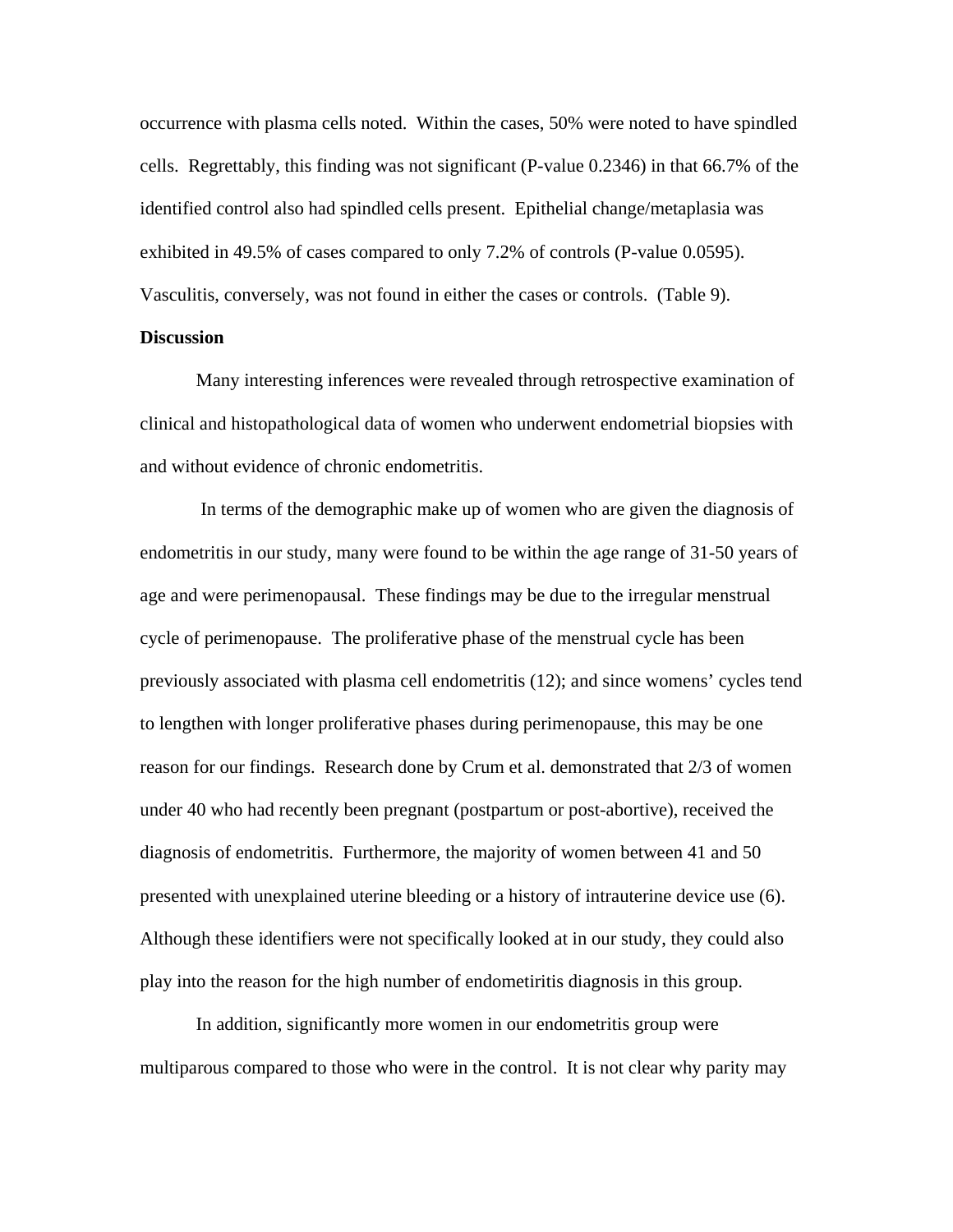increase the likelihood of chronic endometritis. Possible reasons may include greater disturbances and changes to the endometrium, which make it more susceptible to infection, damage, or irritation leading to the recruitment of plasma cells and lymphocytes.

 Unlike studies in the past, our study found hormone use to be significantly associated with endometritis. According to Ross et al. oral contraceptive pills do not increase the risk of endometritis, but do appear to make infections more likely to be asymptomatic (4). Eckert et al goes further by stating current oral contraceptive use does not have any significant associate with endometritis (12). The difference in our finding may be due to the fact that we included all hormone use, not just oral contraceptive pills. Women who were receiving Depo-lupron, hormone replacement therapy, etc were considered in the hormone use category.

 Interestingly, no specific clinical symptom was associated with histologic endometritis in our study. Wiesenfeld et al. and Eckert et al. had similar findings (10, 11). Nevertheless, they did determine that abdominal pain during physical exam was associated with chronic endometritis (10, 11, 12). Even more surprisingly, our study showed women with the diagnosis of chronic endometritis were more likely to be asymptomatic that the controls. This may have something to do with Ross et. al finding of oral contraception making endometritis more likely to be asymptomatic, given that a large number of our endometritis population were using hormones at the time of biopsy. Also, a number of our asymptomatic endometritis cases were discovered following routine pap smear. Unfortunately, our study did not investigate the spatial relationship with pregnancy and biopsy, but it could be these samples were obtained during pregnancy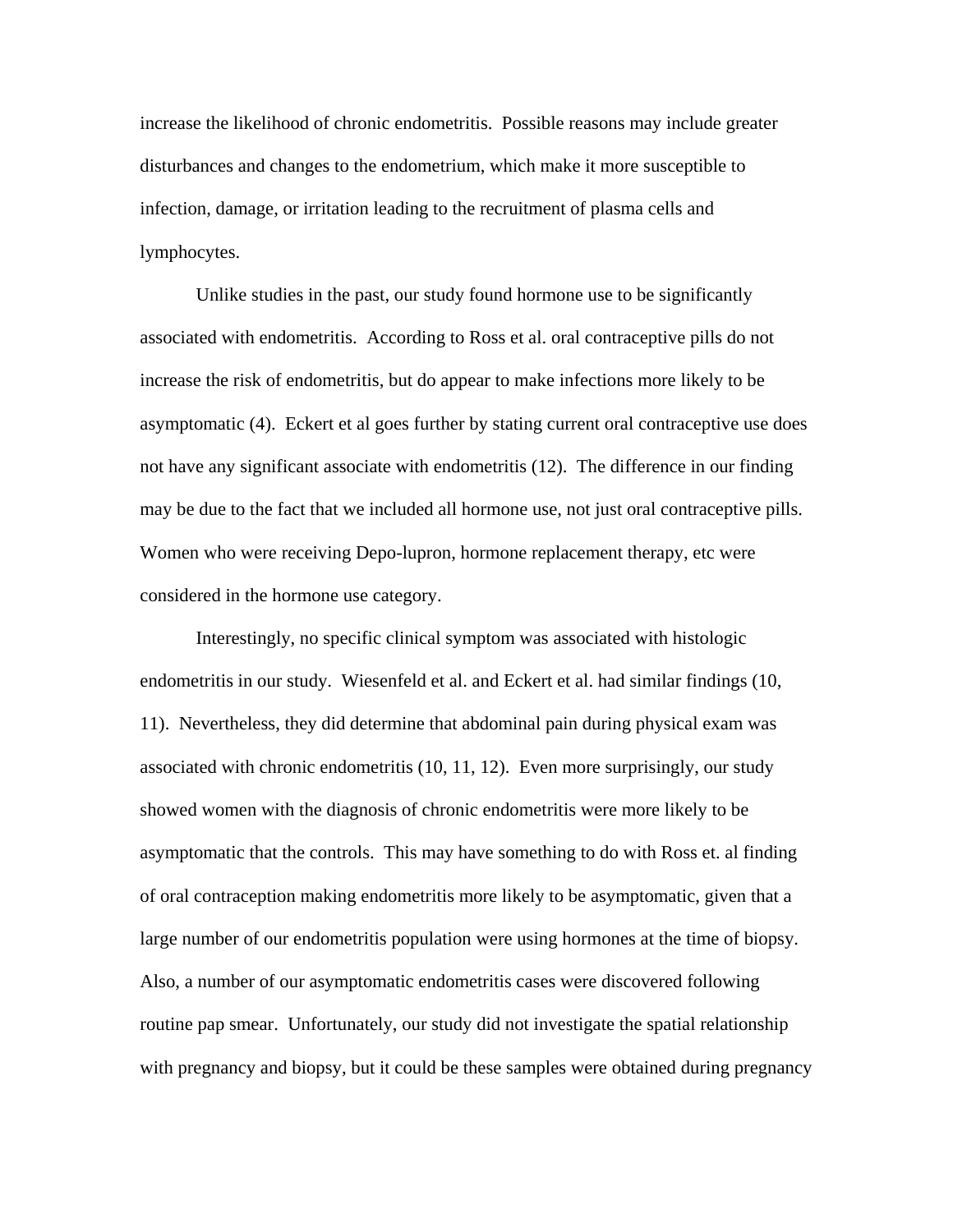or following birth. Consequently, the high number of plasma cells could be due to pregnant or post-partum endometrium.

 Clinical-pathological studies that have looked at density of plasma cell infiltrate and the severity of clinical symptoms have not been able to show an association between the two (1). Our study confirms these previous findings. When looking at duration of symptoms and the amount of plasma cells present, we were unable to show that patients who had a large number of plasma cells found within the endometrium had a longer duration of symptoms.

 According to our results, there are several additional features other than just plasma cells that signify chronic endometritis, or at the very least are associated with its diagnosis. Immune cells that were shown to correlate with endometritis include lymphocytes, neutrophils, and macrophages. These findings are similar to other studies (4,6). It was further established that spindle cell alteration of the stroma and epitheliatal change/metaplasia coincide with endometritis (6).

 One major limitation of our study was the small number of endometritis cases with corresponding clinical symptoms available for examination. While we were able to gather 95 cases from 2004 to 2007, many samples were missing the corresponding clinical data. Also, endometrial biopsies for the controls were included despite insufficient tissue for examinination in order to preserve the random sample. This method left many cases with absent histological data. In both cases, during analysis, this data was set to missing, which greatly reduced our sample size and ability to make inferences from the data and to develop statistical significance.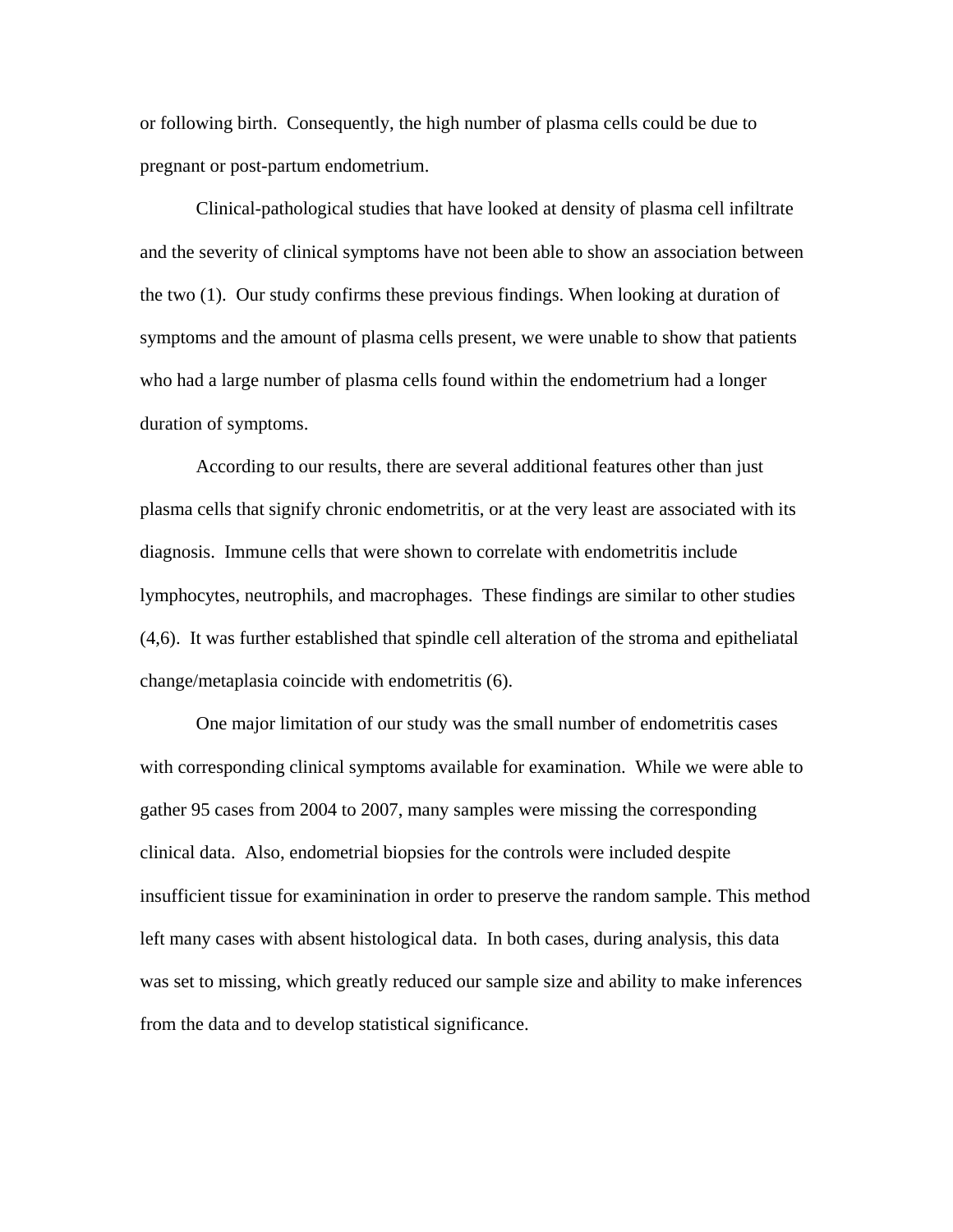In conclusion, our findings have helped to update information about the epidemiology and clinical presentation of chronic endometritis. We have also confirmed the currently agreed upon histopathologic findings of this entity along with correlating the clinical and histopathologic findings in a more diverse patient population than has been previously reported. Unfortunately, given the lack of power in our study, we were unable to provide more information regarding whether or not endometritis should be more carefully considered when examining specimens. As always, future studies with a similar focus, but larger sample size, are needed to further elaborate on the findings of endometritis.

#### **Acknowledgements**

We thank Betty Skipper, MD for her contributions to our statistical analysis.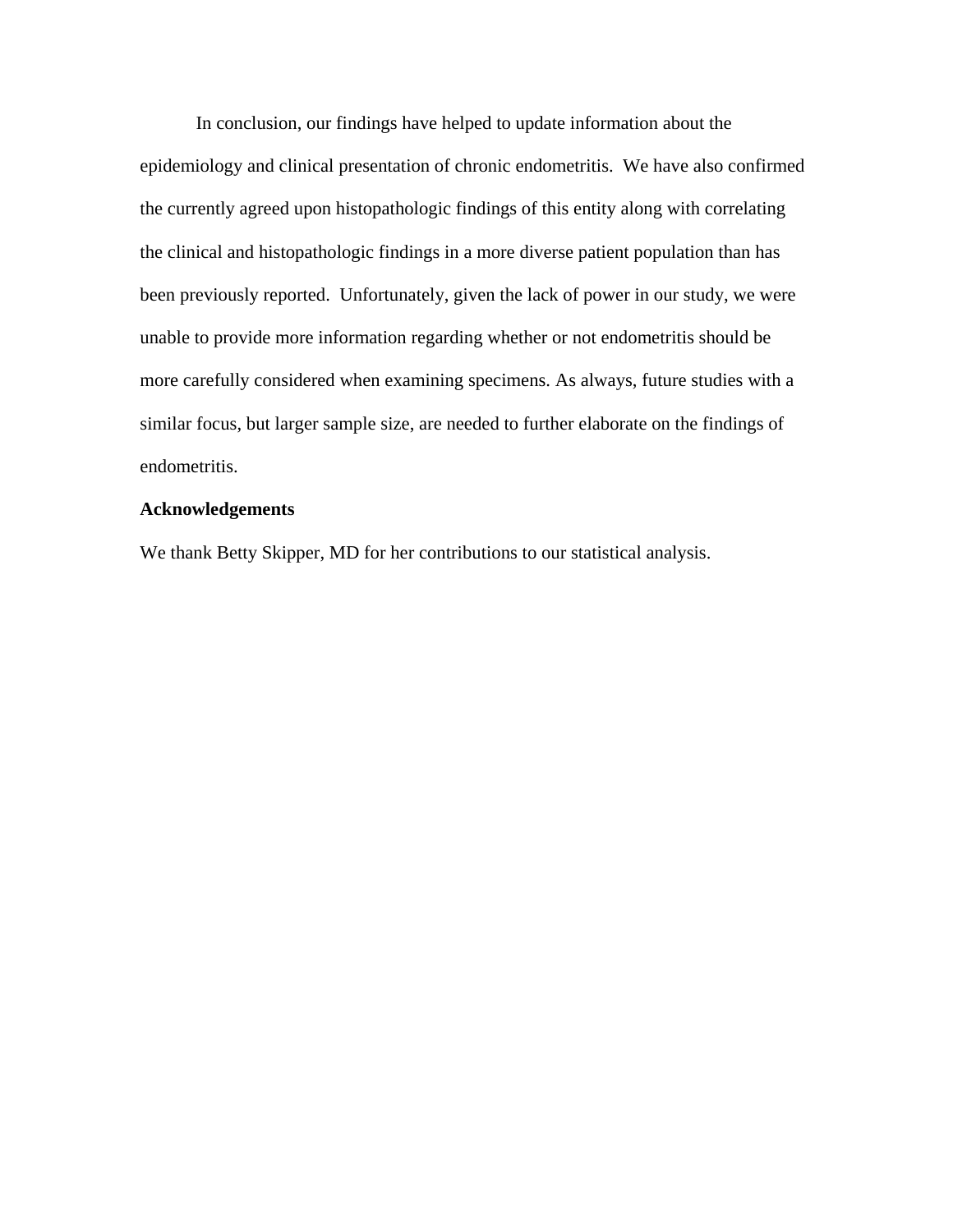|  |  | Table 1: Patient Ages |  |
|--|--|-----------------------|--|
|--|--|-----------------------|--|

| Age Range | Case           | Control        |
|-----------|----------------|----------------|
| $21 - 30$ | 13             | 0              |
| $31 - 40$ | 23             | 19             |
| $41 - 50$ | 39             | 49             |
| $51 - 60$ | 12             | 21             |
| 61-70     | 4              | 6              |
| 71-80     | 2              | $\overline{2}$ |
| 81-90     | $\overline{2}$ | $\overline{2}$ |
| Total     | 95             | 99             |

## Table 2: Patient Ethnicities

| Ethnicity               | Case | Control |
|-------------------------|------|---------|
| White                   | 25   | 32      |
| <b>African American</b> |      |         |
| Hispanic                | 40   | 42      |
| Asian                   | 3    |         |
| Native American         |      | 3       |
| Other                   | 19   | 21      |
| Total                   | 95   | 99      |

## Table 3: Menostrual Status

| <b>Menstrual Status</b> | Case | Control |
|-------------------------|------|---------|
| Pre-Menopausal          | 33   | 49      |
| Peri-Menopausal         | 42   |         |
| Post-Menopausal         | 17   | 29      |
| Total                   | 92   | 99      |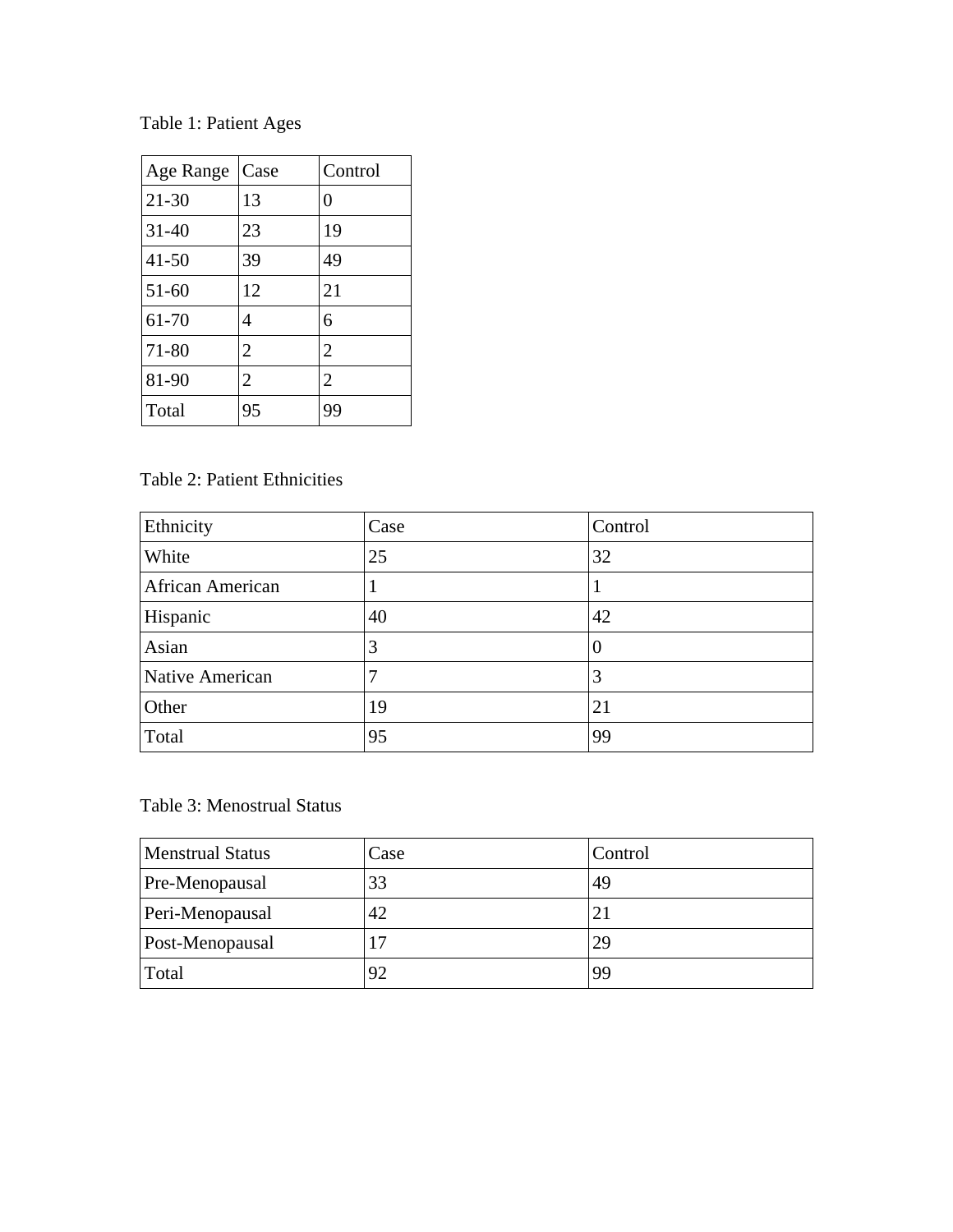| Hormone<br>Use | Case | Control $ p-$ | value |
|----------------|------|---------------|-------|
| Yes            | 28   | 17            | 0.029 |
| N <sub>o</sub> | 62   | 80            |       |
| Total          | 90   |               |       |

Table 4: Hormone Use

Table 5: Symptoms: Menometrorrhagia (A), Intermentsrual Vaginal Bleeding (B), Lower Abdominal Pain (C) , Dysmenorrhea (D), Menorrhagia (E), No symptoms and 4 Symptoms.

|               | (A) | Έ        | $\sqrt{ }$<br>╰ | D  | (E) | No Symptoms | $A+B+D+$<br>E |
|---------------|-----|----------|-----------------|----|-----|-------------|---------------|
| Case          | 40  |          | 23              | 14 | 56  | 13          |               |
| Control $ 33$ |     | $\sigma$ | າາ<br>∠∠        | 28 | 60  | $\circ$     | 10            |

## Table 6: Forms of Treatment

| Treatment   | Case | Control |
|-------------|------|---------|
| Antibiotics |      | 24      |
| Surgery     | 48   |         |

Table 7: Duration of Symptoms and Frequency of Plasma Cells

| Duration of<br><b>Symptoms</b> | Cases $w/o$<br>plasma cells | Cases $w/$<br>plasma cells   plasma cells | Controls $w/o$ | Controls w/<br>plasma cells |
|--------------------------------|-----------------------------|-------------------------------------------|----------------|-----------------------------|
| $< 1$ Month                    |                             |                                           |                |                             |
| $<$ 1 Year                     |                             | 36                                        | 32             | q                           |
| $>1$ Year                      |                             |                                           |                | 4                           |

Table 9: Cells types associated with Endometritis

|                 |    | Lymphocytes Neutrophils Macrophages Eosinophils |  |
|-----------------|----|-------------------------------------------------|--|
| Cases           | 84 |                                                 |  |
| <b>Controls</b> | 64 |                                                 |  |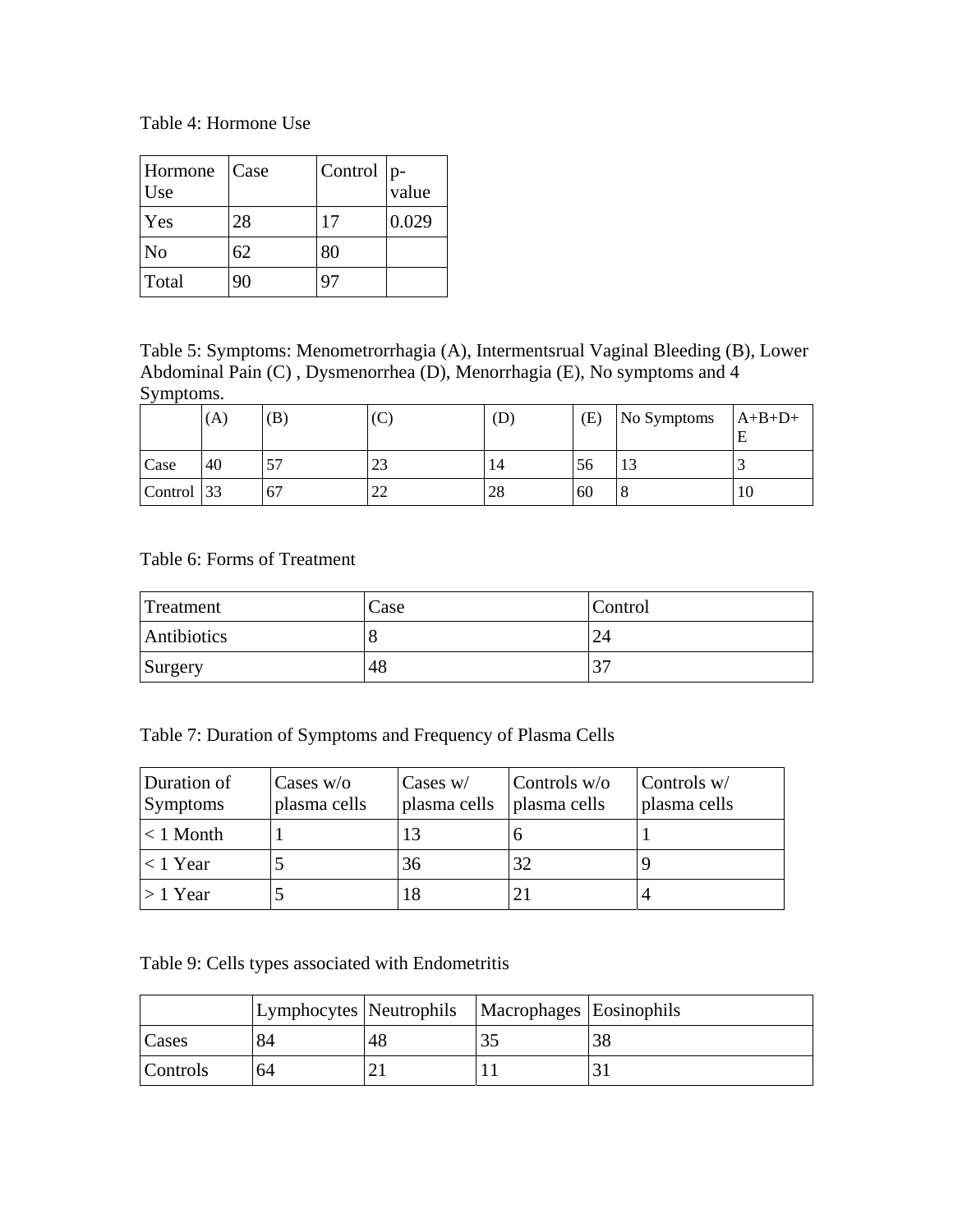| Table 9: Histologic features associated with Endometritis |  |  |
|-----------------------------------------------------------|--|--|
|                                                           |  |  |

| Group   | Spindeled<br>Stroma | Epithelial<br>Change | Vasculitis |  |
|---------|---------------------|----------------------|------------|--|
| Case    | 41                  | 38                   | υ          |  |
| Control | C                   | C                    | υ          |  |